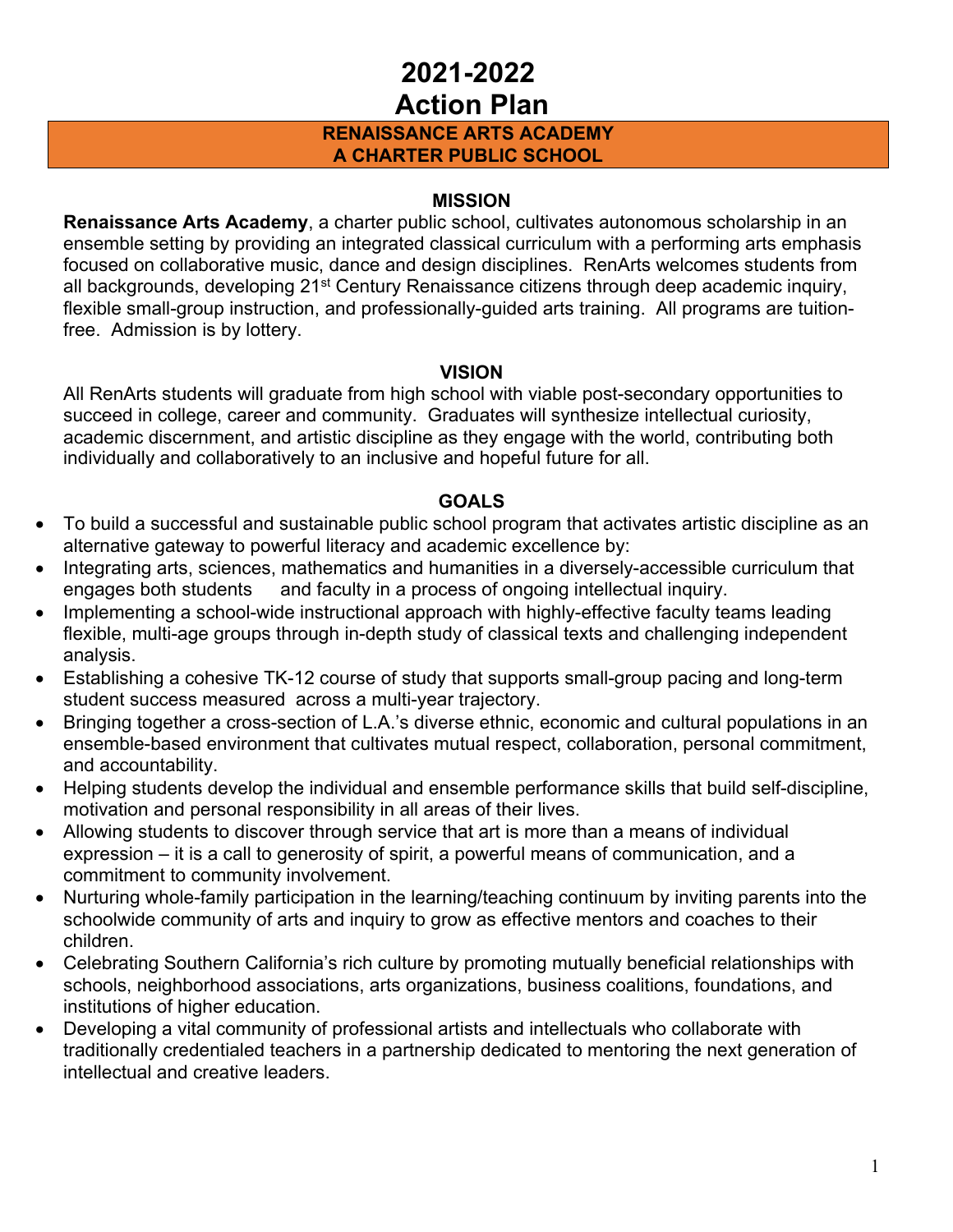**RENAISSANCE ARTS ACADEMY** does not charge tuition, is nonsectarian in admission policies, programs, employment practices, and all operations, and does not discriminate on the basis of ethnicity, national origin, religion, gender, sexual orientation, disability, or any other basis.

### **RENAISSANCE ARTS ACADEMY**

### **EXPECTED SCHOOLWIDE LEARNING RESULT**

*"ESLR"*

*Renaissance Arts Academy has a single ESLR that applies to all subject areas*

### **RENAISSANCE ARTS ACADEMY STUDENTS WILL BECOME**

#### *AUTONOMOUS SCHOLARS*  **IN THEIR PURSUIT OF**  *POWERFUL LITERACY* **IN ALL ACADEMIC AND ARTISTIC ENDEAVORS**.

### **I.** *Autonomous Scholarship* **develops Lifelong Learners:**

- **Critical thinkers** who explore a wide range of texts and media in diverse genres.
- **Effective communicators** who speak, listen and write with clarity and purpose in a multilingual, multicultural world.
- § **Responsible community members** who demonstrate leadership and collaborative skills in pursuit of intellectual, societal and artistic goals.

#### **II.** *Powerful Literacy* **provides Educational Equity:**

RenArts' program design proceeds from the belief that all students, including those at educational disadvantage, learn best from learning experiences that are accelerated rather than remediative, reflecting high-level thinking and content for learners at all levels. RenArts' objective is powerful literacy in all subjects, as set forth by Patrick J. Finn in *Literacy With an Attitude: Educating Working-Class Children in Their Own Self-Interest*. Rooted in the pioneering research of Paulo Freire, this concept distinguishes between the 'functional literacy' of a domesticating education and a 'powerful literacy' that can expand political and sociological horizons. By building on students' innate tendency to question, honing their ability to reason critically, instilling discipline through arts training, and educating them to communicate through explicit, context-independent language, *RENAISSANCE ARTS ACADEMY* provides all learners with access to the linguistic, intellectual, and creative skills needed to be full participants in the communities of academic, artistic and political discourse.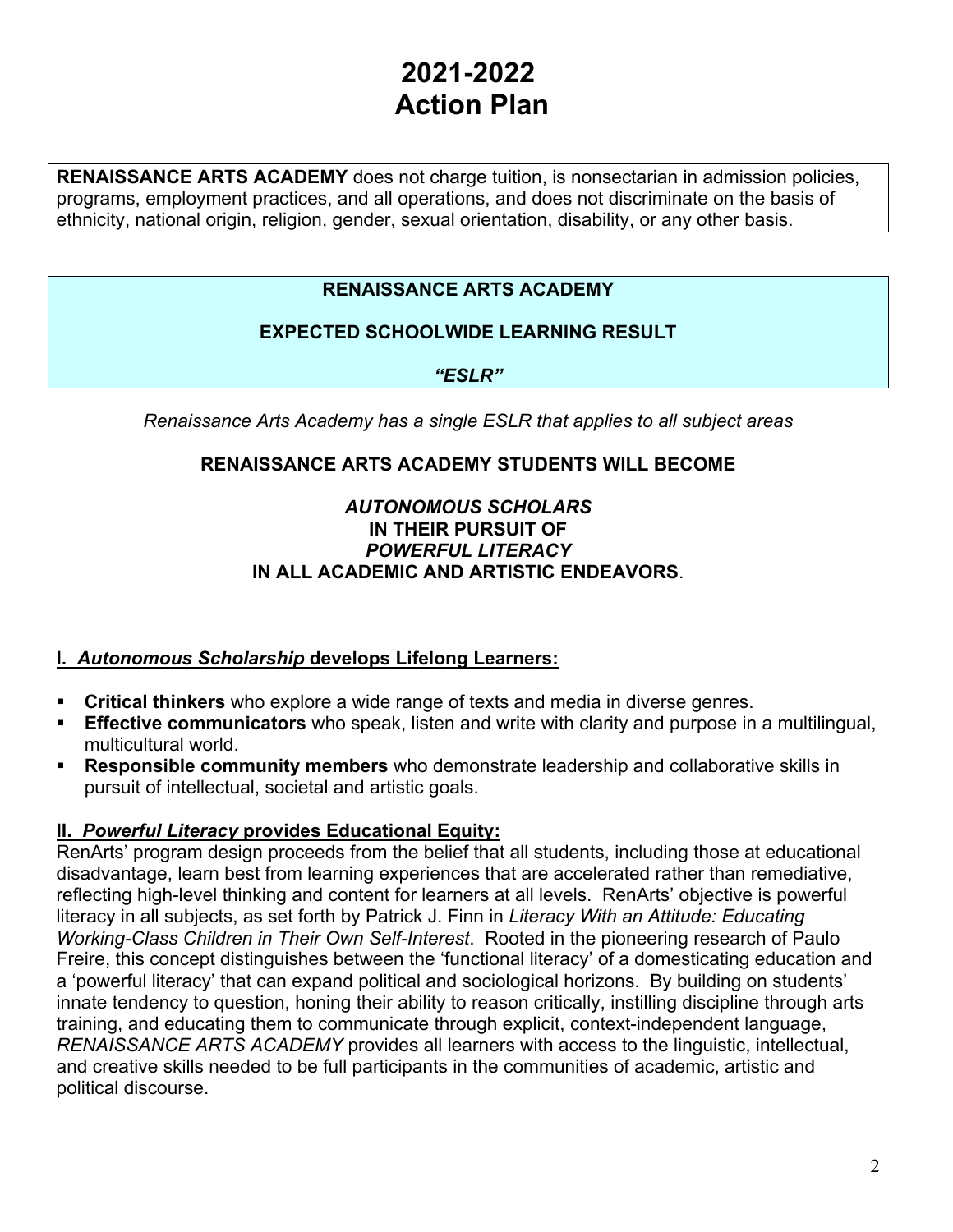### **ACTION PLAN ITEM #1**

Increase family/caregiver participation in school-wide mathematics inquiry and discussions.

Discussion:

As the Sarah Eason notes in, "Review the Family Math Literature: Recommendations for Practice, Policy and Research", "Parents' attitudes and expectations about math are some of the strongest and most consistent family-related predictors of children's math achievement. In order to support families in developing a positive, confident approach to mathematics is necessary.

#### Rationale:

- Involving families in students' study increases student confidence.
- Providing the larger community access to RenArts' instructional resources supports student learning

Annual Goals and Benchmarks:

- Increase literacy learning supports during the school day.
- Increase literacy learning supports in after-school enrichment programs.

### ESLR's Addressed: All

- Parent Symposium Attendance
- Parent response rate on Mathematics Interests/Concerns Survey
- Percentage of parents reporting attending 2 or more school activities/performances
- Attendance Rate
- Cohort Middle School Drop-out Rate
- Cohort High School Drop-out Rate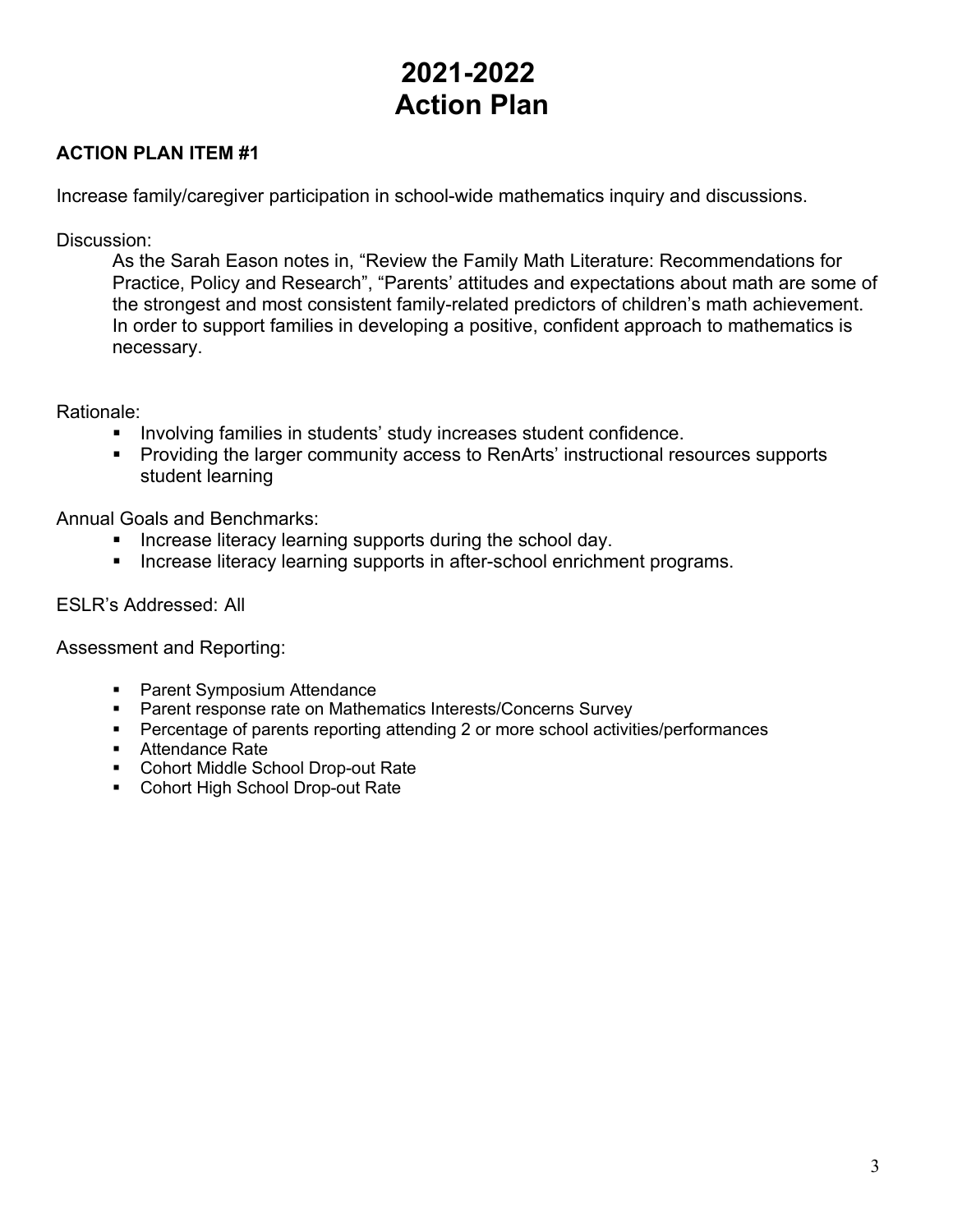| <b>Action Steps</b>                                                                 | <b>Related Tasks</b>                                                                      | <b>Persons</b><br><b>Responsible</b>           | <b>Resources</b>                                                                                                    | <b>Timeline</b> | <b>Means to</b><br><b>Assess</b><br><b>Improvement</b> | <b>Methods to</b><br><b>Report</b>             |
|-------------------------------------------------------------------------------------|-------------------------------------------------------------------------------------------|------------------------------------------------|---------------------------------------------------------------------------------------------------------------------|-----------------|--------------------------------------------------------|------------------------------------------------|
| 1.Provide<br>regular<br>evening<br>family<br>mathematics<br>symposia.               | • Develop<br>symposia<br>curricula<br>• Calendar<br>symposia                              | • All Staff                                    | • Professional<br><b>Development</b><br><b>Meetings</b><br>• Professional<br><b>Development</b><br><b>Institute</b> | 2021/22         | • Parent<br>attendance<br>reports                      | <b>Staff report to</b><br><b>Directors</b>     |
| 2. Provide<br>access to a<br>library of<br>mathematics<br>exploration<br>resources. | • Curate<br><b>resources</b><br>• Develop<br>means of<br>distributing<br><b>resources</b> | $\cdot$ Staff<br>• Academic<br><b>Director</b> | • Professional<br><b>Development</b><br><b>Meetings</b>                                                             | 2021/22         | • Parent<br>resource<br>library reports                | Staff report to<br>Academic<br><b>Director</b> |

### **ACTION PLAN ITEM #2**

### *Increase students' ability to reason mathematically and to effectively communicate mathematical analyses across content contexts.*

#### Discussion:

Students' ability to engage in thoughtful, creative and effective reasoning is essential to approaching non-conventional problems and unexpected intellectual challenges. Instructional experiences that are freed from descriptive, structural, and temporal constraints enable students and advisors to explore mathematics from a variety of perspectives. Moving into the next phase of curricular development, RenArts is poised to capitalize on the instructional staff's demonstrated subject matter expertise to strengthen content integration and meet the challenge of California's Common Core Standards for Mathematics to provide for, "…learning mathematical content in the context of real-world situations, using mathematics to solve problems, and developing "habits of mind" that foster mastery of mathematics content as well as mathematical understanding." RenArts' expansion to TK-5 will facilitate research into those learning experiences necessary to building all students' confidence and efficacy with key mathematical concepts and procedures.

#### Rationale:

- Having provided early access to algebraic concepts as the basis (rather than a ceiling) for mathematics study RenArts can capitalize on the shared understanding to build an integrated approach to mathematics.
- Common Core Standards provide a new platform for increased integration of mathematical thinking in all content areas.
- Self Study indicates a need to direct mathematics learning toward longer-term goals college level mathematics, quantitative analysis, representative abstraction.
- Self Study indicates a need to provide students multiple opportunities to encounter and deepen understanding of mathematical concepts.

Annual Goals and Benchmarks:

§ Student confidence and facility with mathematics will improve as measured by college mathematics readiness measures (EAP, SAT, ACT, etc.).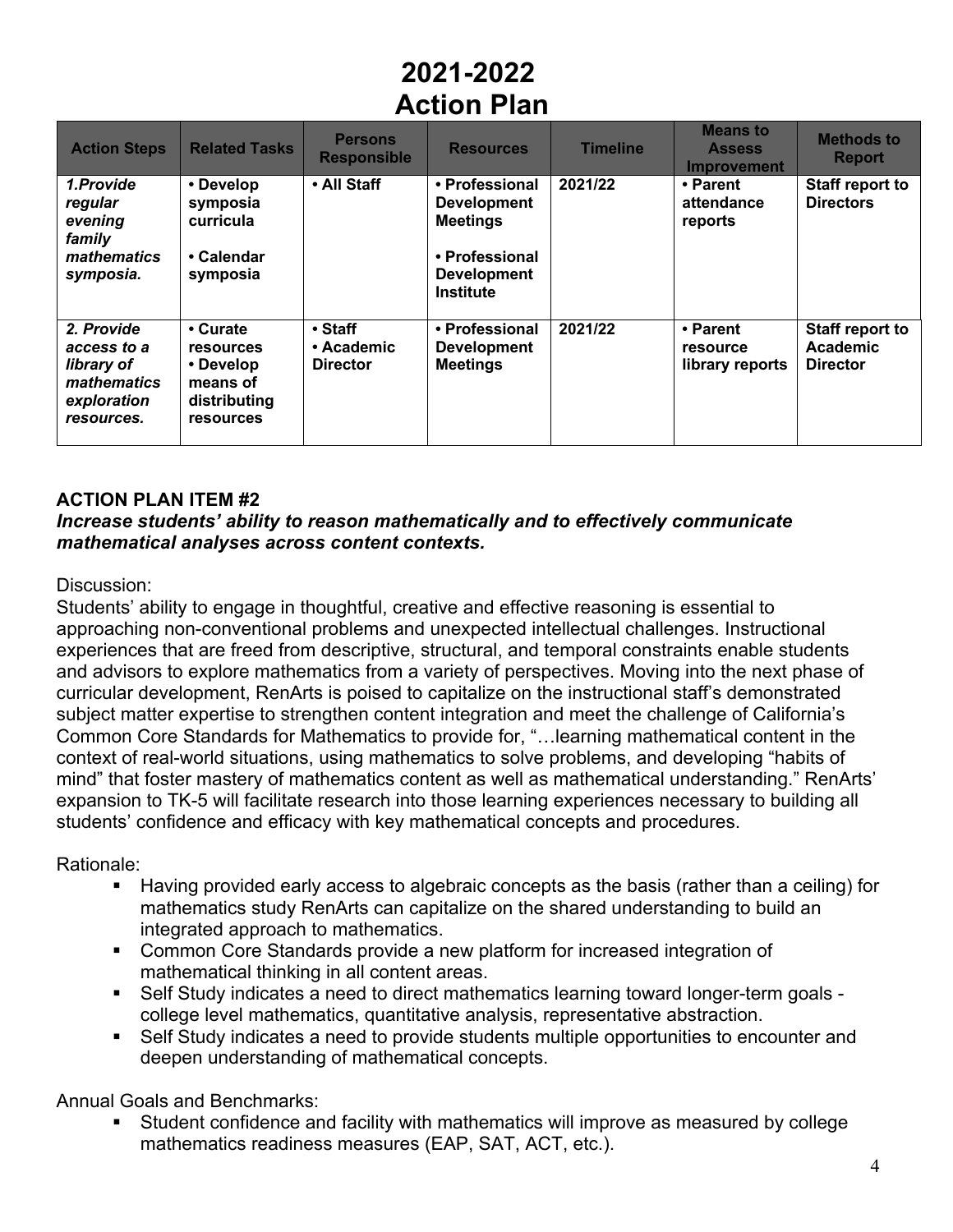■ Students' facility with mathematical reasoning will improve as measured through student writing and standardized tests results.

### ESLR's Addressed:

Autonomous Scholarship as evidenced by: Critical Reading, Effective Communication, Productive Community Participation, Skilled Problem Solving

- Standardized Test Results
- Teacher Authored Assessment
- § Student Work

| <b>Action Steps</b>                                                                                     | <b>Related</b><br><b>Tasks</b>                                                                                                                                                                                              | <b>Persons</b><br><b>Responsibl</b><br>e                                   | <b>Resource</b><br>S                                          | <b>Timelin</b><br>e | <b>Means to</b><br><b>Assess</b><br><b>Improveme</b>                                        | <b>Methods</b><br>to Report                                                    |
|---------------------------------------------------------------------------------------------------------|-----------------------------------------------------------------------------------------------------------------------------------------------------------------------------------------------------------------------------|----------------------------------------------------------------------------|---------------------------------------------------------------|---------------------|---------------------------------------------------------------------------------------------|--------------------------------------------------------------------------------|
| 1. Implement<br>and revise<br><b>Integrated</b><br><b>Mathematics</b><br>approach to                    | • Design UC<br>coursework<br>• Identify<br>instructional<br>materials                                                                                                                                                       | • Math Staff<br>• Science<br><b>Staff</b><br>• Academic<br><b>Director</b> | • Faculty<br><b>Meetings</b><br>$\cdot$ PD<br><b>Meetings</b> | <b>Annuall</b><br>y | nt<br>• Courses<br>approved<br>by<br><b>University</b><br>of California                     | <b>Math and</b><br><b>Science</b><br><b>staff</b><br>report to<br>Academi      |
| <i>instruction</i>                                                                                      | • Create<br>instructional<br>materials                                                                                                                                                                                      |                                                                            |                                                               |                     |                                                                                             | C<br><b>Director</b>                                                           |
| 2. Ready<br>program for<br>analysis of<br><b>CAASP</b> test<br>results in<br>math and CST<br>in science | • Cross-<br>reference<br><b>SBAC</b><br>results to in-<br>class<br>formative<br>assessment<br>S.<br>• Cross-<br>reference<br>standards<br>including CC<br>with SAT,<br><b>ACT and</b><br><b>EAP</b><br>assessed<br>concepts | • Math Staff                                                               | • Faculty<br><b>Meetings</b><br>$\cdot$ PD<br><b>Meetings</b> | <b>Annuall</b><br>y | · SBAC<br>results<br>• In-class<br>essay<br>results                                         | <b>Math</b><br><b>staff</b><br>report to<br>Academi<br>C.<br><b>Director</b>   |
| 3. Identify<br>needed<br>skills/concept<br>s to be<br>presented<br>across the<br>curriculum             | • Identify<br>critical<br>strategies<br>• Identify<br><b>cross</b><br>curricular<br>contexts and                                                                                                                            | • Math Staff<br>• Science<br><b>Staff</b>                                  | • Faculty<br><b>Meetings</b><br>$\cdot$ PD<br><b>Meetings</b> | <b>Annuall</b><br>y | <b>Humanities</b><br>strategies<br>incorporate<br>d into math<br>and science<br>experiences | <b>Math</b><br>staff<br>report to<br>Academi<br>$\mathbf c$<br><b>Director</b> |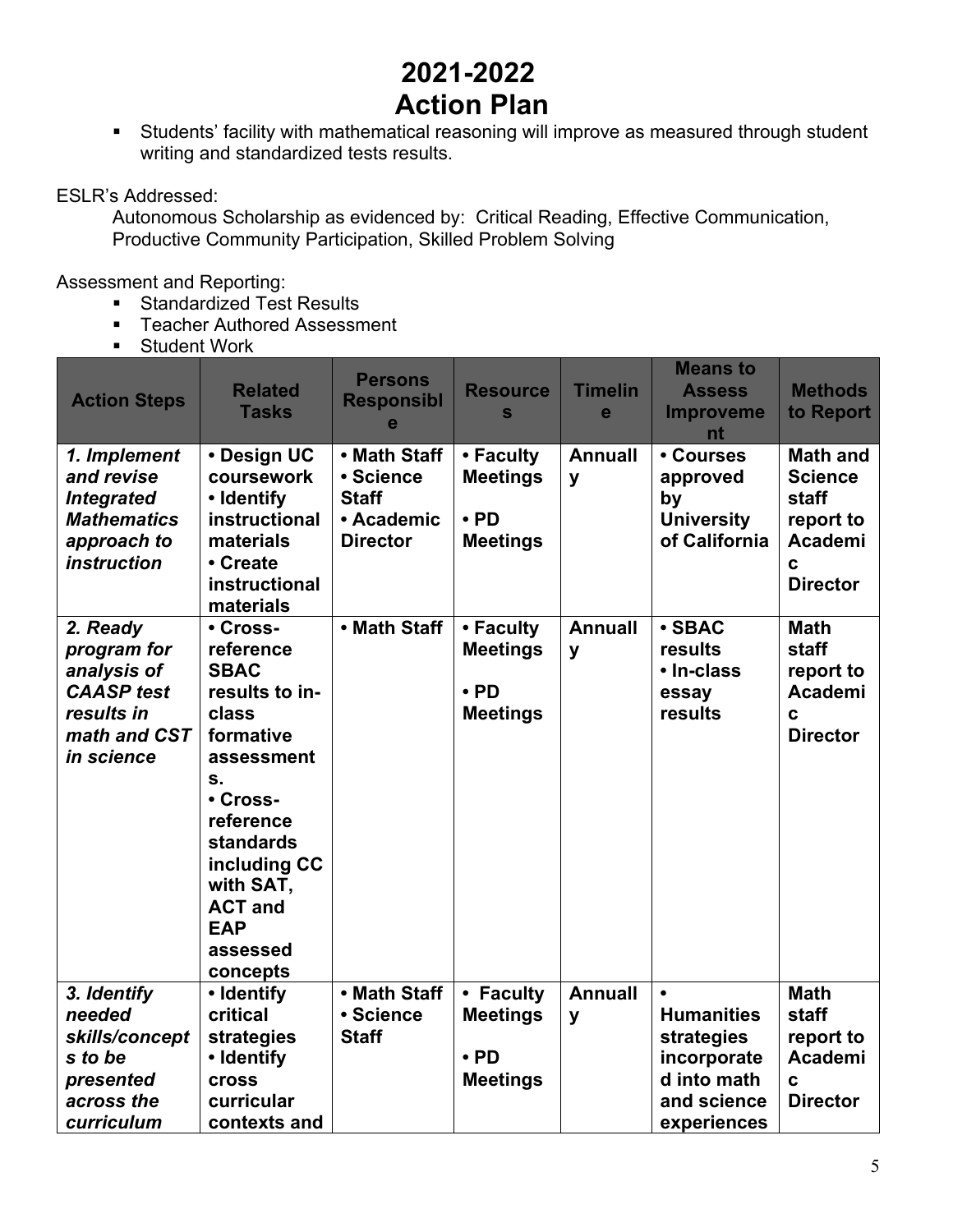# **2021-2022**

**Action Plan**

| 4. Identify<br>skills/concept<br>s presented                                                                                    | approaches<br>for the<br>presentation<br>of<br>mathematics<br>concepts<br>• Develop<br>materials for<br>exploring       | • Math Staff<br>• Academic<br><b>Director</b> | • Faculty<br><b>Meetings</b>                                  | <b>Annuall</b><br>y | • Materials<br>distributed<br>and in use.                | Academi<br>C                                                                                                                                                          |
|---------------------------------------------------------------------------------------------------------------------------------|-------------------------------------------------------------------------------------------------------------------------|-----------------------------------------------|---------------------------------------------------------------|---------------------|----------------------------------------------------------|-----------------------------------------------------------------------------------------------------------------------------------------------------------------------|
| in EAP, ACT,<br>and SAT<br>subject tests<br>to be<br>integrated<br>into<br><i>instructional</i><br>experiences.                 | concepts<br>presented<br>on<br>standardized<br>assessment<br>s as aligned<br>to RenArts<br>curriculum.                  |                                               | $\cdot$ PD<br><b>Meetings</b>                                 |                     |                                                          | <b>Director</b><br>report to<br><b>Board of</b><br><b>Trustees</b><br>Academi<br>C<br><b>Director</b><br>report to<br><b>District</b><br>Oversigh<br><b>Officials</b> |
| 5. Develop<br>and refine<br><i>instructional</i><br>support<br>materials that<br>address<br>advanced<br>mathematics<br>concepts | • Prepare<br>additional<br>math study<br>opportunitie<br>s for<br><b>students</b><br>requiring<br>additional<br>support | • Math Staff<br>• Academic<br><b>Director</b> | • Faculty<br><b>Meetings</b><br>$\cdot$ PD<br><b>Meetings</b> | <b>Annuall</b><br>y | • Support<br>materials<br>prepared<br>and<br>distributed | <b>Math and</b><br><b>Science</b><br>staff<br>report to<br>Academi<br>$\mathbf c$<br><b>Director</b>                                                                  |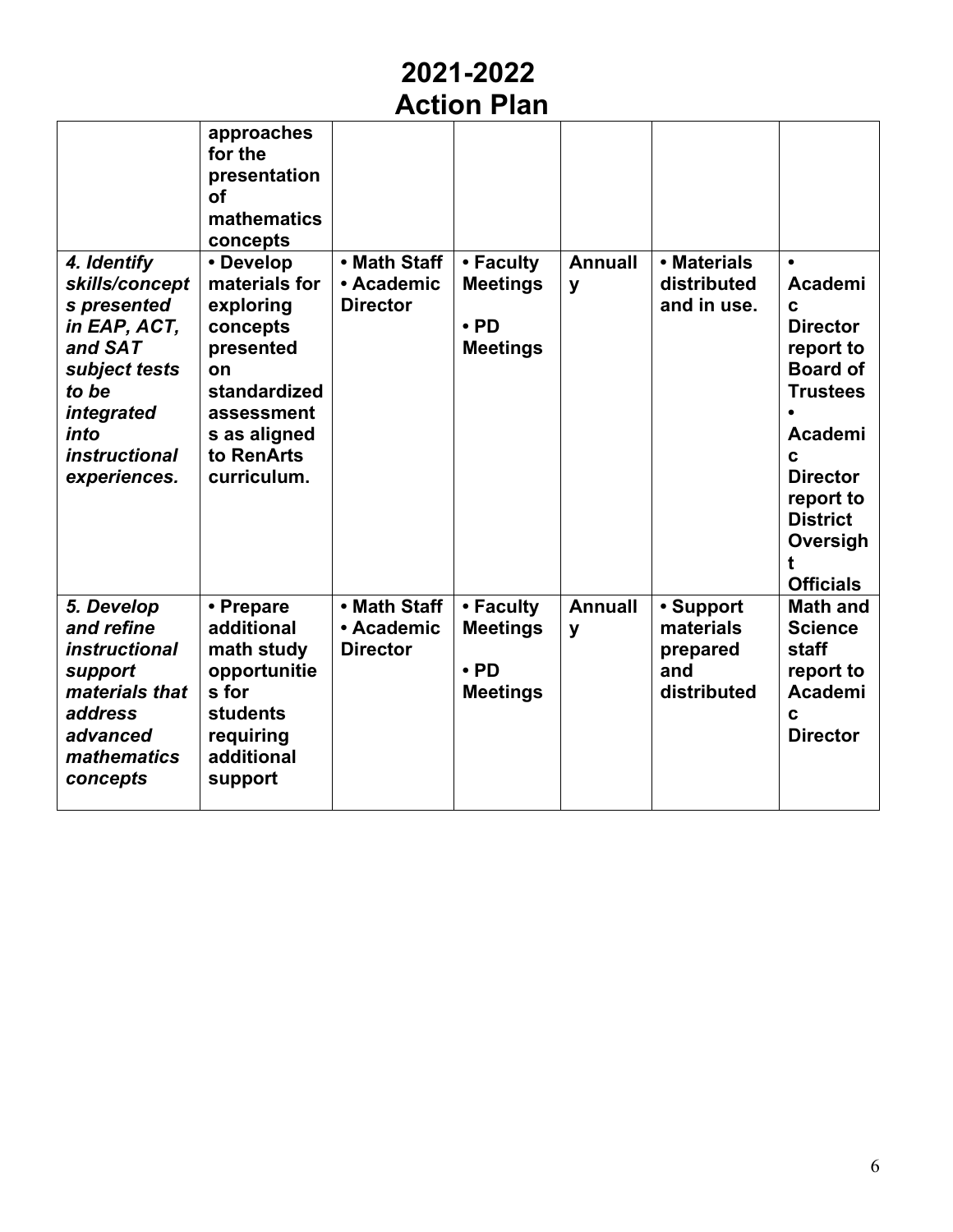### **ACTION PLAN ITEM #3** *Increase students' ability to engage in authentic, integrated science inquiry.*

#### Discussion:

According to *Science For All Americans*, "…science literacy requires understandings and habits of mind that enable citizens to grasp what those enterprises are up to, to make some sense of how the natural and designed worlds work, to think critically and independently, to recognize and weigh alternative explanations of events and design trade-offs, and to deal sensibly with problems that involve evidence, numbers, patterns, logical arguments, and uncertainties."

Rationale:

- Common Core Standards for English Language Arts & Literacy in History/Social Studies, Science, and Technical Subjects call for an integrated approach to developing scientific literacy.
- Evolution of school-wide integrated approach to instruction provides an opportunity to structure learning experiences to focus on student inquiry.

Annual Goals and Benchmarks:

- Students will utilize the habits of mind and analytical tools necessary to study problems and examine solutions of their own devising.
- By June 2018 there will be a 5% aggregate increase in the number of students scoring proficient or above on CAASP and science assessments.
- Prepare for implementation of Integrated Learning Progression for California Next Generation Science Standards

ESLR's Addressed:

Autonomous Scholarship as evidenced by Critical Reading, Effective Communication, Skilled Problem Solving

- Teacher authored assessment
- § CAASP
- § Student work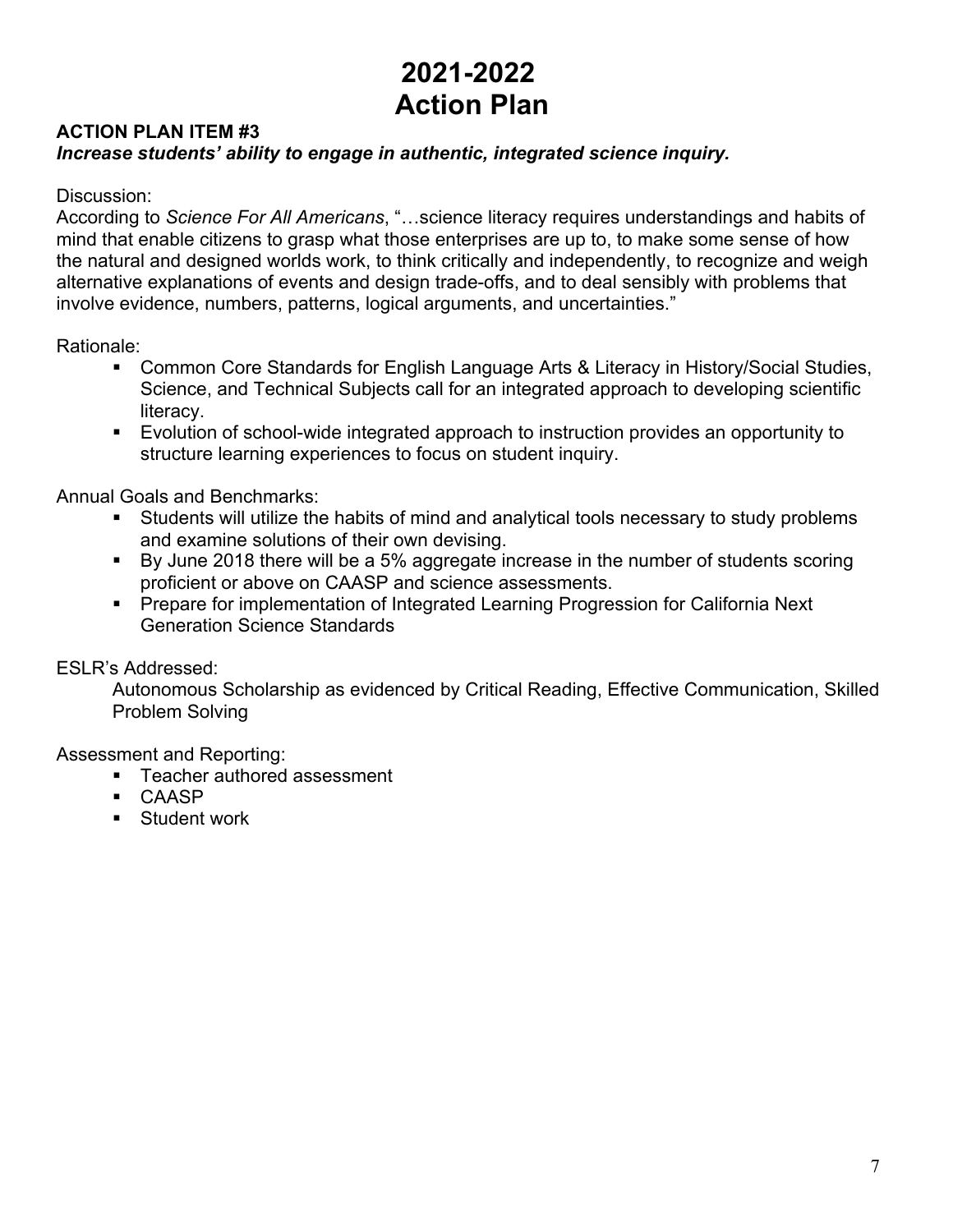| <b>Action Steps</b>                                                                                                              | <b>Related</b><br><b>Tasks</b>                                                                                                                                                                               | <b>Persons</b><br><b>Responsible</b>          | <b>Resources</b>                                                          | <b>Timeline</b> | <b>Means to</b><br><b>Assess</b><br><b>Improvement</b>                                | <b>Methods</b><br>to Report                                             |
|----------------------------------------------------------------------------------------------------------------------------------|--------------------------------------------------------------------------------------------------------------------------------------------------------------------------------------------------------------|-----------------------------------------------|---------------------------------------------------------------------------|-----------------|---------------------------------------------------------------------------------------|-------------------------------------------------------------------------|
| 1. Expand<br>analysis of<br>standardized<br>test results in<br><b>CAASP</b> and<br><b>CST in science</b>                         | • Cross-<br>reference<br><b>CAASP and</b><br><b>CST results</b><br>to in-class<br>formative<br>assessments.<br>• Cross-<br>reference<br>standards<br>with SAT,<br><b>ACT and EAP</b><br>assessed<br>concepts | • STEM Staff                                  | • Professional<br><b>Development</b><br><b>Meetings</b>                   | <b>Annually</b> | <b>• CAASP/CST</b><br>results<br>• In-class<br>written<br>assignments                 | <b>STEM</b><br>staff<br>report to<br><b>Academic</b><br><b>Director</b> |
| 2. Implement<br>integrated<br>approach to<br>designing<br>learning<br>experiences                                                | • Identify<br>strategies<br>critical to<br>curricular<br>cohesion<br>• Identify<br>cross<br>curricular<br>contexts and<br>approaches<br>for the<br>presentation<br>of science<br>concepts                    | • All Staff<br>• STEM Staff                   | $\bullet$<br>Professional<br><b>Development</b><br><b>Meetings</b>        | <b>Annually</b> | • Humanities<br>strategies<br>incorporated<br>into science<br>learning<br>experiences | <b>STEM</b><br>staff<br>report to<br><b>Academic</b><br><b>Director</b> |
| 3. Develop<br><i>instructional</i><br>support<br>materials that<br>address<br>advanced<br>science<br>concepts for<br>grades TK-5 | • Prepare<br>additional<br>science<br>study<br>opportunities<br>for students<br>requiring<br>additional<br>support                                                                                           | • STEM Staff<br>• Academic<br><b>Director</b> | $\bullet$<br><b>Professional</b><br><b>Development</b><br><b>Meetings</b> | <b>Annually</b> | • Support<br>materials<br>prepared<br>and<br>distributed                              | <b>STEM</b><br>staff<br>report to<br><b>Academic</b><br><b>Director</b> |
| 4. Plan for<br>student-<br>designed<br>investigation<br>opportunities                                                            | • Support<br>student-led<br>inquiry<br>projects                                                                                                                                                              | • STEM Staff<br>• Academic<br><b>Director</b> | • Materials<br>• Faculty<br>time                                          | On-<br>going    | • Projects<br>presented                                                               | <b>STEM</b><br>staff<br>report to<br><b>Academic</b><br><b>Director</b> |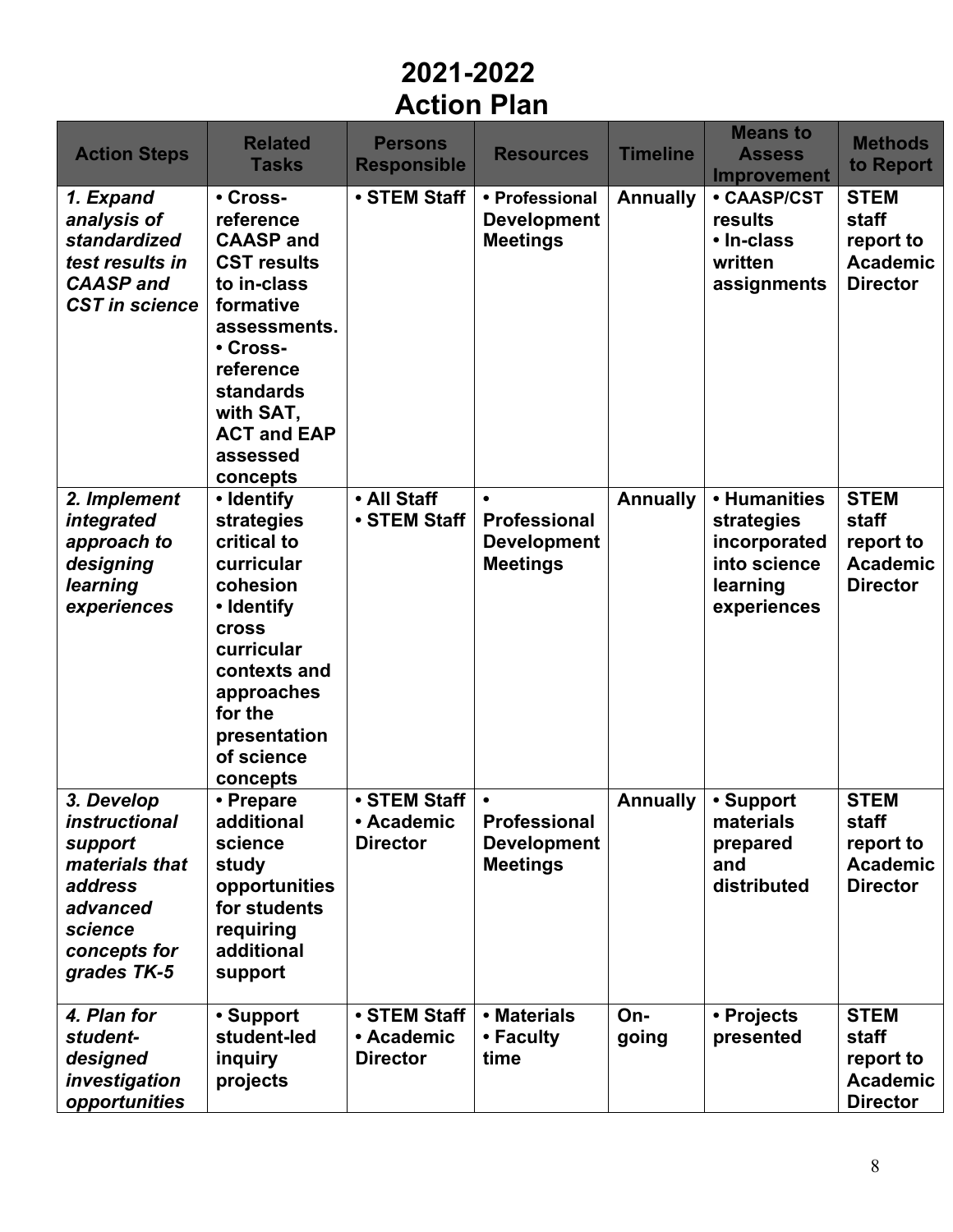| AVUVII LIAII                                                                                                                                               |                                                                                                                                                                   |                                                            |                                                                           |                 |                                            |                                                                                                                                                                                              |  |  |
|------------------------------------------------------------------------------------------------------------------------------------------------------------|-------------------------------------------------------------------------------------------------------------------------------------------------------------------|------------------------------------------------------------|---------------------------------------------------------------------------|-----------------|--------------------------------------------|----------------------------------------------------------------------------------------------------------------------------------------------------------------------------------------------|--|--|
| 5. Implement<br>and refine<br>integrated<br>science<br>course work.                                                                                        | • Align<br>curricula to<br>revised<br>Scope and<br><b>Sequence</b>                                                                                                | • Science<br><b>Staff</b><br>• Academic<br><b>Director</b> | • Faculty<br>time                                                         | On-<br>going    | • Courses<br>completed<br>and<br>submitted | <b>Academic</b><br><b>Director</b><br>report to<br><b>Board of</b><br><b>Trustees</b>                                                                                                        |  |  |
| 6. Identify<br>skills/concepts<br>presented in<br><b>ACT, and SAT</b><br>subject tests<br>to be<br>integrated into<br><i>instructional</i><br>experiences. | • Develop<br>materials for<br>exploring<br>concepts<br>presented on<br>standardized<br>assessments<br>as aligned to<br><b>RenArts</b><br>curriculuar<br>approach. | • Science<br><b>Staff</b><br>• Academic<br><b>Director</b> | $\bullet$<br><b>Professional</b><br><b>Development</b><br><b>Meetings</b> | <b>Annually</b> | • Materials<br>distributed<br>and in use.  | <b>Academic</b><br><b>Director</b><br>report to<br><b>Board of</b><br><b>Trustees</b><br><b>Academic</b><br><b>Director</b><br>report to<br><b>District</b><br>Oversight<br><b>Officials</b> |  |  |

### **ACTION PLAN ITEM #4**

#### *Ensure 95% of 8th grade students who have been enrolled at RenArts for 4 or more years demonstrate A-G readiness through completion of pre-high school integrated mathematics program targeting Algebraic skills, completion of Latin Exploration program, and completion of three years of preparatory performing arts instruction in music and dance.*

#### Discussion:

As several studies indicate, providing enriched, accelerated, intellectually and artistically challenging learning experiences for students in the middle school grades acknowledges their capacities, guarantees access to high-level curricula to all students, engages students, and improves school climate. (Kisida, D. and Bowen, B. *New Evidence of the Benefits of Arts Education,* Brown Center Chalkboard. 2019 and Pepper Rollins, S. *Learning in the Fast Lane*. 2014). Accelerated study of Algebraic principles and Latin across several years ensures all students speak, listen, and write with clarity and purpose, and use knowledge of Latin to increase mastery of their own language and the acquisition of new languages, and apply mathematical and analytical reasoning, precision, and communication to better understand and address the concerns of a complex world.

Rationale:

- Developing comfort and confidence with mathematics concepts early supports the study of more advanced topics.
- Integrating the study of mathematics and language allows students to access through areas of strength.

Annual Goals and Benchmarks:

- Attendance rate greater than 97%
- Cohort graduation rate 100%
- Cohort middle school dropout rate 0%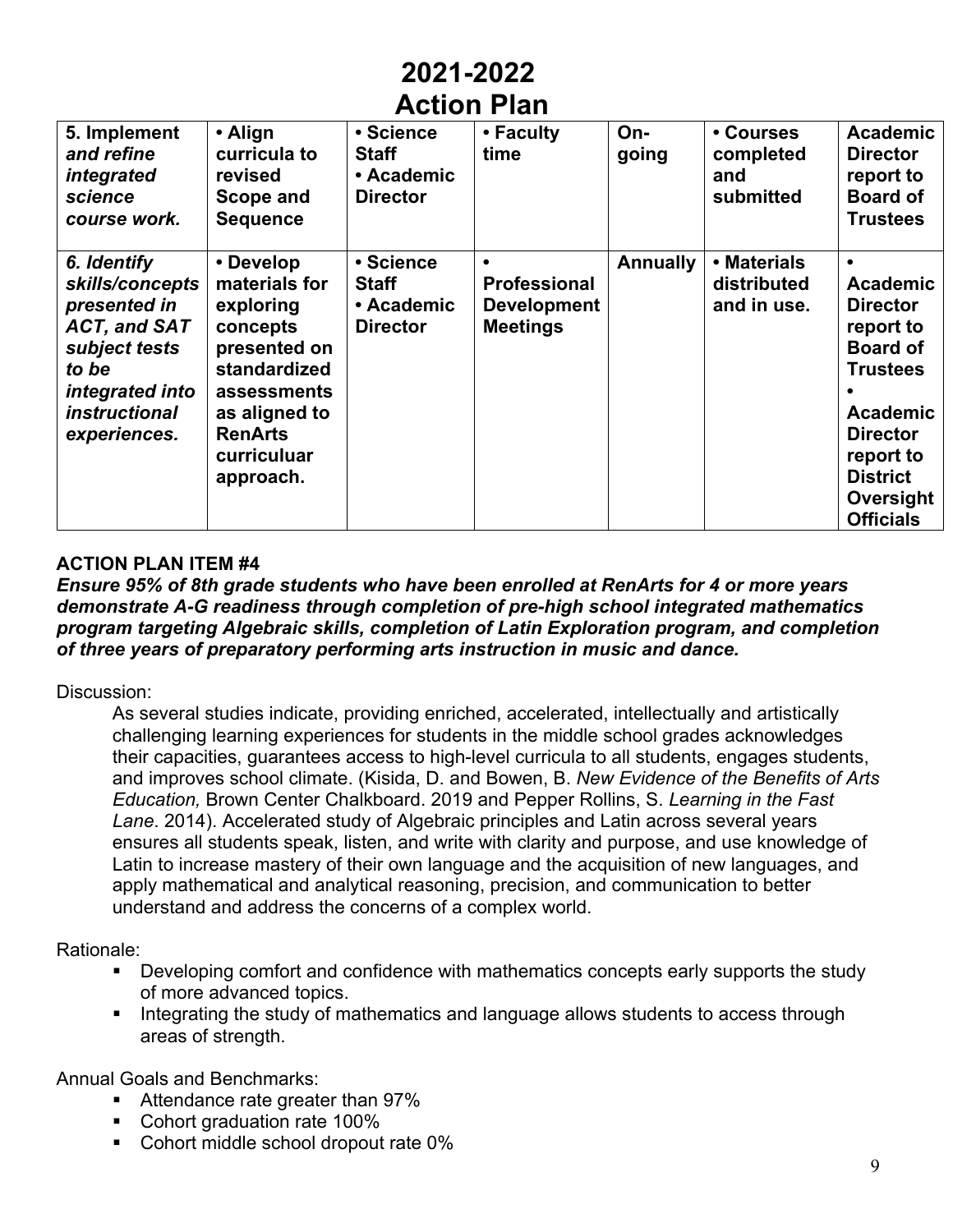■ Smarter Balanced Results (see LCAAP)

ESLR's Addressed:

Autonomous Scholarship as evidenced by Critical Reading, Effective Communication, Skilled Problem Solving

- Teacher authored assessment
- § CAASP
- Student work

| <b>Action Steps</b>                                                                                                                                            | <b>Related</b><br><b>Tasks</b>                                                                                                                                                                                        | <b>Persons</b><br><b>Responsible</b>                                                          | <b>Resources</b>                                                          | <b>Timeline</b> | <b>Means to</b><br><b>Assess</b><br><b>Improvement</b>                                               | <b>Methods to</b><br><b>Report</b>                                                              |
|----------------------------------------------------------------------------------------------------------------------------------------------------------------|-----------------------------------------------------------------------------------------------------------------------------------------------------------------------------------------------------------------------|-----------------------------------------------------------------------------------------------|---------------------------------------------------------------------------|-----------------|------------------------------------------------------------------------------------------------------|-------------------------------------------------------------------------------------------------|
| 1. Algebraic<br><b>Technique</b><br><b>Practice</b>                                                                                                            | • Develop<br>unique<br>algebraic<br>technique<br>practice<br>experiences                                                                                                                                              | • STEM Staff                                                                                  | • Professional<br><b>Development</b><br><b>Meetings</b>                   | <b>Annually</b> | • CAASP/CST<br>results<br>• In-class<br>written<br>assignments                                       | <b>STEM staff</b><br>report to<br><b>Academic</b><br><b>Director</b>                            |
| 2. Latin<br><b>Exploration</b>                                                                                                                                 | • Identify<br>strategies<br>critical to<br>curricular<br>cohesion<br>• Identify<br><b>Cross</b><br>curricular<br>contexts and<br>approaches<br>for the<br>presentation<br>of<br>mathematical<br>and Latin<br>language | • All Staff<br>• STEM Staff                                                                   | • Professional<br><b>Development</b><br><b>Meetings</b>                   | <b>Annually</b> | • Language<br>analysis<br>strategies<br>incorporated<br>into<br>algebraic<br>learning<br>experiences | <b>Latin and</b><br><b>mathematics</b><br>staff report to<br><b>Academic</b><br><b>Director</b> |
| 3. Provide<br>Tier I, RTI<br><i>interventions</i><br>as described<br>in charter<br><i>(including</i><br>multiple<br>beyond the<br>school day<br>opportunities) | • Implement<br>supports for<br>students at<br>all levels of<br>learning                                                                                                                                               | • All Staff<br>• Special<br><b>Education</b><br><b>Staff</b><br>• Academic<br><b>Director</b> | $\bullet$<br><b>Professional</b><br><b>Development</b><br><b>Meetings</b> | <b>Annually</b> | • Support<br>materials<br>and<br>activities<br>prepared<br>and<br>distributed                        | staff report to<br><b>Academic</b><br><b>Director</b>                                           |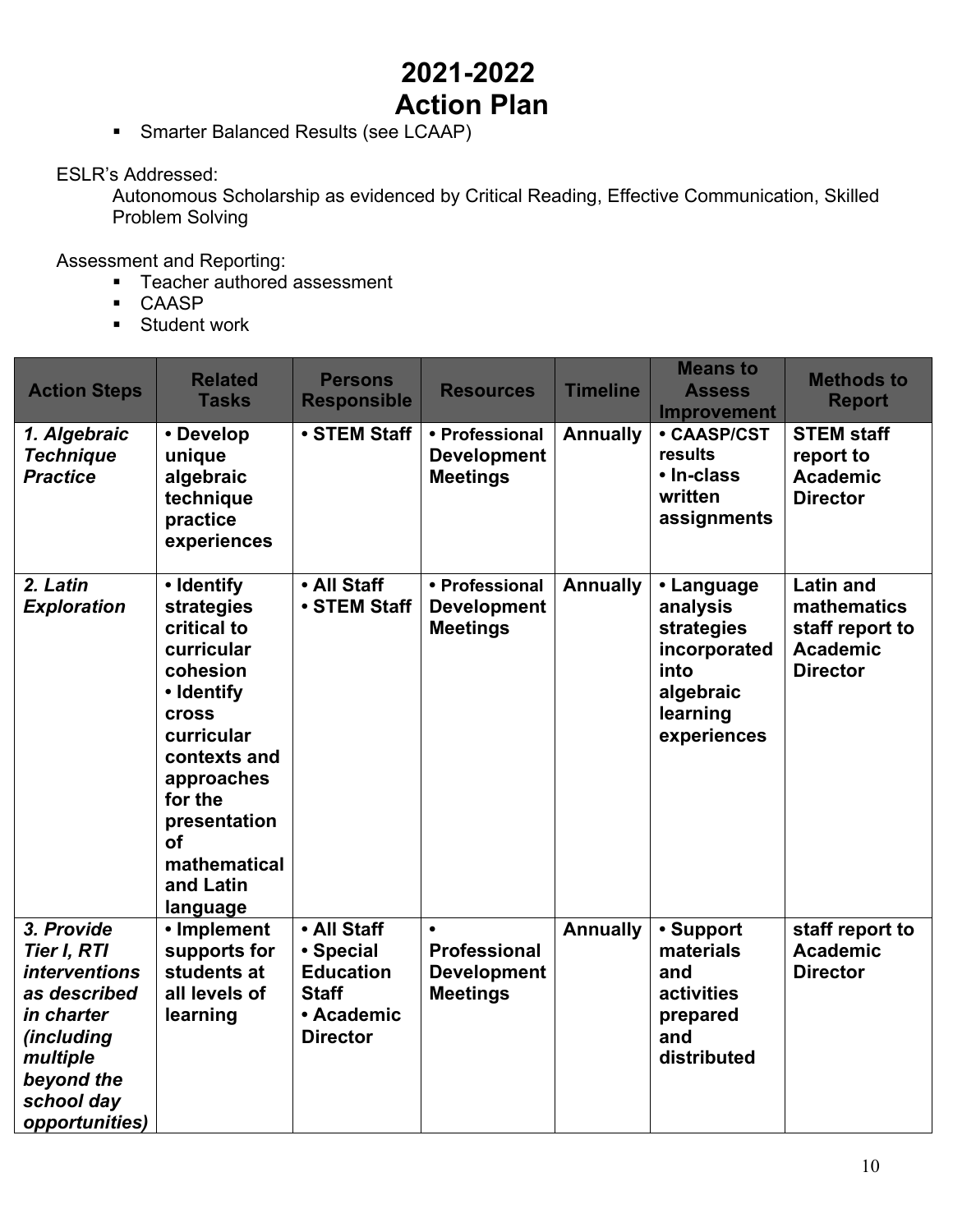| to assist at-<br>risk students<br>as specified<br>in RenArts<br>charter |                                                                                                                                                                       |                                                           |                                                              |          |                            |                |
|-------------------------------------------------------------------------|-----------------------------------------------------------------------------------------------------------------------------------------------------------------------|-----------------------------------------------------------|--------------------------------------------------------------|----------|----------------------------|----------------|
| 6. Performing<br><b>Arts</b><br><b>Programing</b>                       | • Faculty will<br>program a<br>minimum of<br>10 hours<br>weekly of<br>performing<br>arts<br>instruction<br>for all<br>elementary<br>and middle<br>school<br>students. | • Arts<br><b>Faculty</b><br>• Academic<br><b>Director</b> | <b>Professional</b><br><b>Development</b><br><b>Meetings</b> | Annually | • Schedules<br>implemented | • Arts faculty |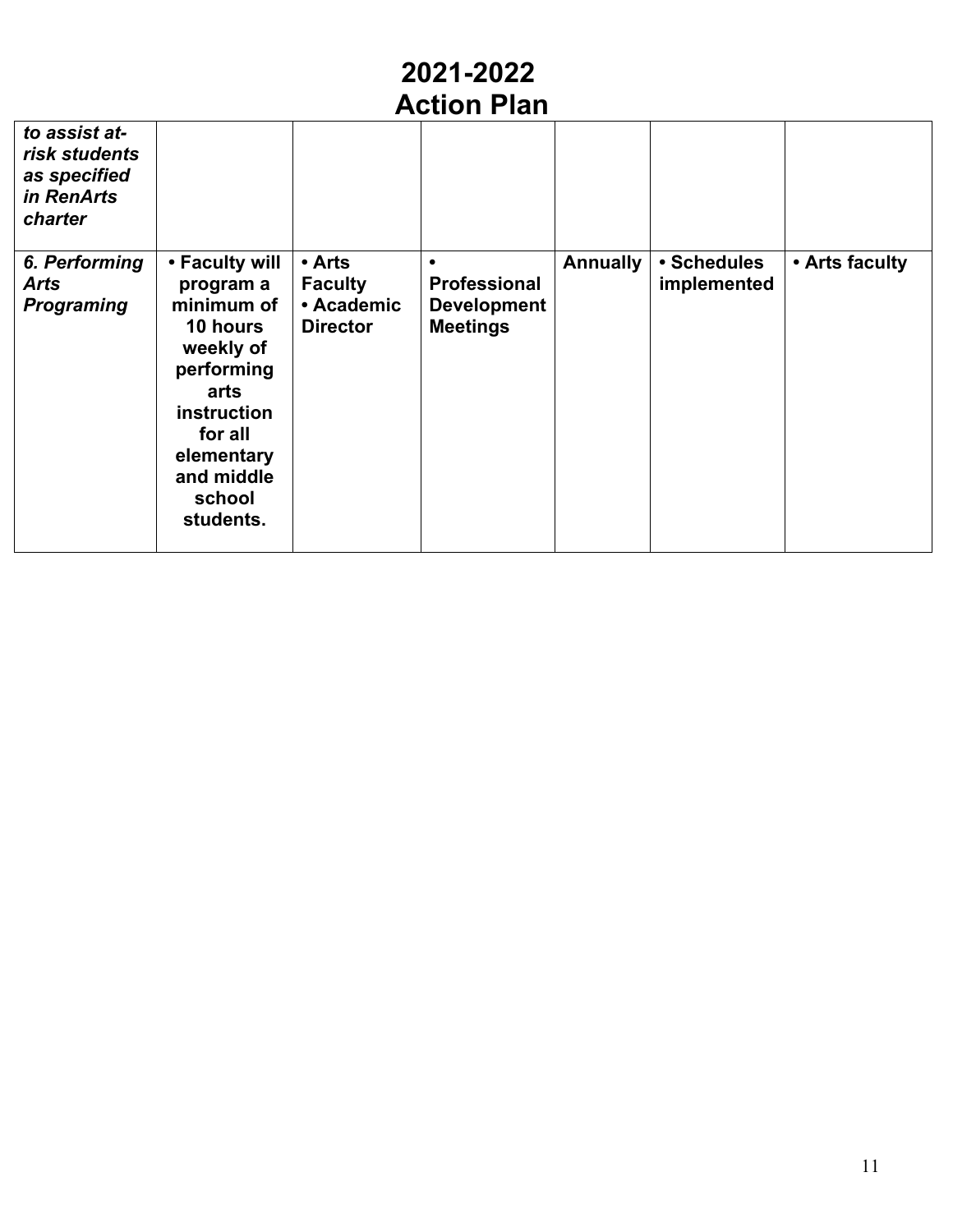### **ACTION PLAN ITEM #5**

*Increase students' ability to make informed and reasoned decisions for the public good as citizens of a culturally diverse, democratic society in an interdependent world through the development of an Integrated Social Studies Program.*

Discussion:

The RenArts educational program emphasizes the development of powerful literacy in all subject areas through in-depth study of classical and contemporary materials, rigorous text analysis, and critical writing with an inter-disciplinary emphasis to deepen understanding of both specific subject content and broader conceptual themes. Because of RenArts' focus on powerful literacy and integrated instruction, it is uniquely positioned to provide students with additional routes to post secondary success through the development of integrated, longitudinally structured coursework. Consistent with RenArts' existing programs, an integrated approach to social studies course work will emphasize inquiry, collaboration, communication, analysis and reflection. Acceleration will be favored over unnecessary repetition and review, so that by the end of high school, every student is equipped with the skills necessary to engage in 21<sup>st</sup> century learning and creating.

#### Rationale:

- An integrated approach to social studies learning will better coordinate with Common Core Standards.
- An integrated approach to social studies learning will further develop RenArts' content integration and provide additional lenses through which students can examine multiple content areas.

Annual Goals and Benchmarks:

- Prepare integrated Social Studies coursework.
- Submit coursework integrated Social Studies coursework for A-G approval

ESLR's Addressed: All

- Administrative and Staff Reports
- School Accountability Reports
- Board Meetings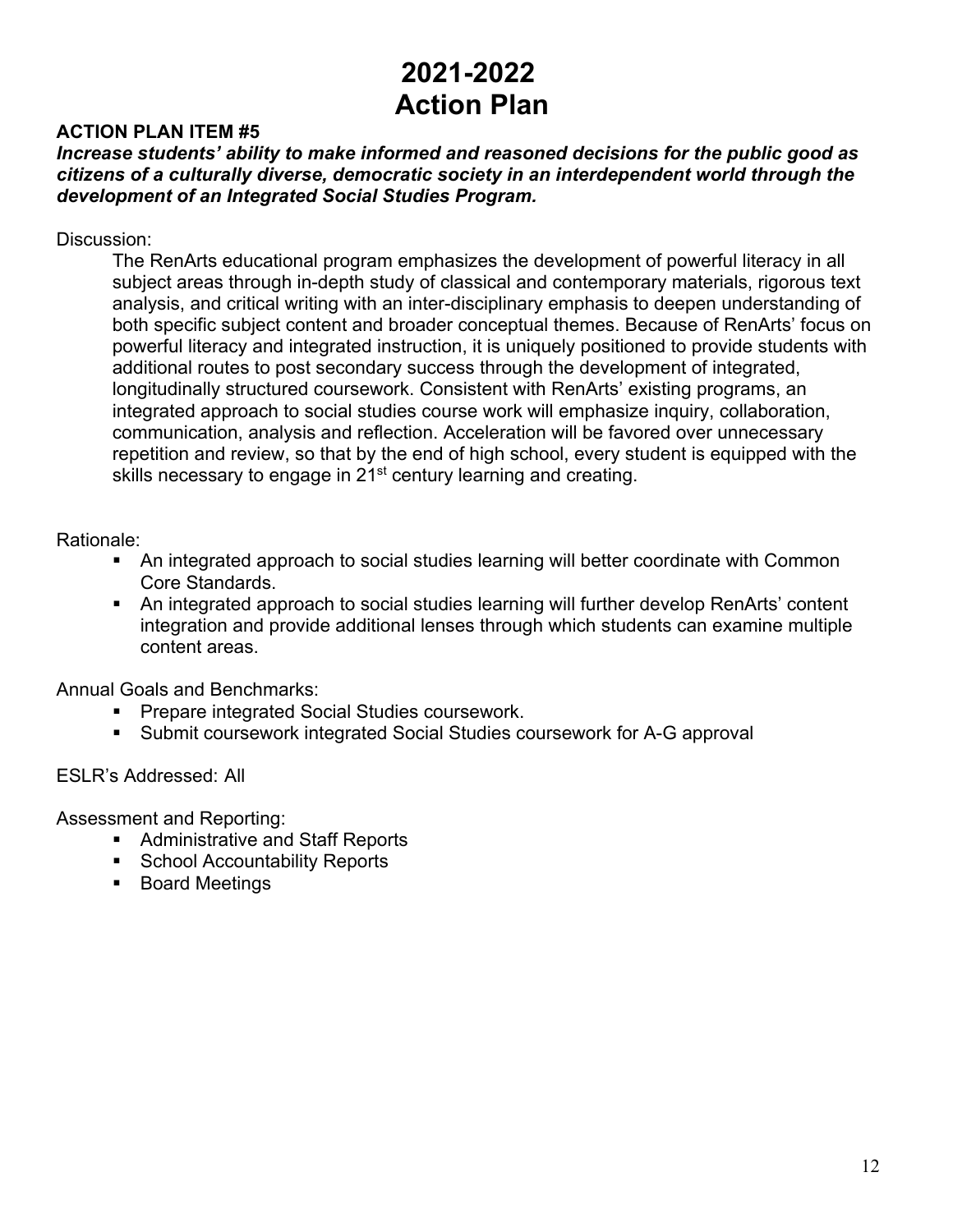| <b>Action</b><br><b>Steps</b>                                                                                                                            | <b>Related</b><br><b>Tasks</b>                                                                                                                                                                                 | <b>Persons</b><br><b>Responsible</b>                       | <b>Resources</b>                                        | <b>Timeline</b>       | <b>Means to</b><br><b>Assess</b><br><b>Improveme</b><br>nt                                | <b>Methods to</b><br><b>Report</b>                                                    |
|----------------------------------------------------------------------------------------------------------------------------------------------------------|----------------------------------------------------------------------------------------------------------------------------------------------------------------------------------------------------------------|------------------------------------------------------------|---------------------------------------------------------|-----------------------|-------------------------------------------------------------------------------------------|---------------------------------------------------------------------------------------|
| 2. Analyze<br>and refine<br>current<br>implementa<br>tion of<br>integrated<br>approach<br>to<br>designing<br>learning<br>experience<br>S                 | • Identify<br>strategies<br>critical to<br>curricular<br>cohesion<br>• Identify<br><b>cross</b><br>curricular<br>contexts<br>and<br>approaches<br>for the<br>presentatio<br>n of social<br>studies<br>concepts | • All Staff<br>• Humanities<br><b>Staff</b>                | • Professional<br><b>Development</b><br><b>Meetings</b> | <b>Annually</b>       | • Humanities<br>strategies<br>incorporate<br>d into<br>science<br>learning<br>experiences | <b>Science</b><br>staff report<br>to<br><b>Academic</b><br><b>Director</b>            |
| 2. Study<br><b>California</b><br><b>Common</b><br>Core<br><b>Standards:</b><br><b>ELA</b> and<br>Literacy in<br><b>History/Soc</b><br><b>ial Studies</b> | • Discuss<br><b>Common</b><br>Core<br><b>Standards</b><br>in<br><b>Profession</b><br>al<br><b>Developme</b><br>nt<br>• Review<br>Scope and<br><b>Sequence</b>                                                  | • Staff<br>• Academic<br><b>Director</b>                   | • Professional<br><b>Development</b><br><b>Meetings</b> | On-going              | • Staff<br>discussion<br>s and<br>reflections                                             | <b>Staff report</b><br>to<br><b>Academic</b><br><b>Director</b>                       |
| 3. Plan for<br>student-<br>designed<br>investigatio<br>n<br>opportuniti<br>es                                                                            | • Support<br>student-led<br>inquiry<br>projects                                                                                                                                                                | • Science<br><b>Staff</b><br>• Academic<br><b>Director</b> | • Materials<br>• Faculty<br>time                        | On-going              | • Projects<br>presented                                                                   | <b>Science</b><br>staff report<br>to<br><b>Academic</b><br><b>Director</b>            |
| 5. Revise<br>integrated<br>social<br><b>studies</b><br>course<br>work and                                                                                | • Align<br>curricula to<br>revised<br>Scope and<br><b>Sequence</b>                                                                                                                                             | • Science<br><b>Staff</b><br>• Academic<br><b>Director</b> | • Faculty<br>time                                       | <b>August</b><br>2023 | • Courses<br>completed<br>and<br>submitted                                                | <b>Academic</b><br><b>Director</b><br>report to<br><b>Board of</b><br><b>Trustees</b> |